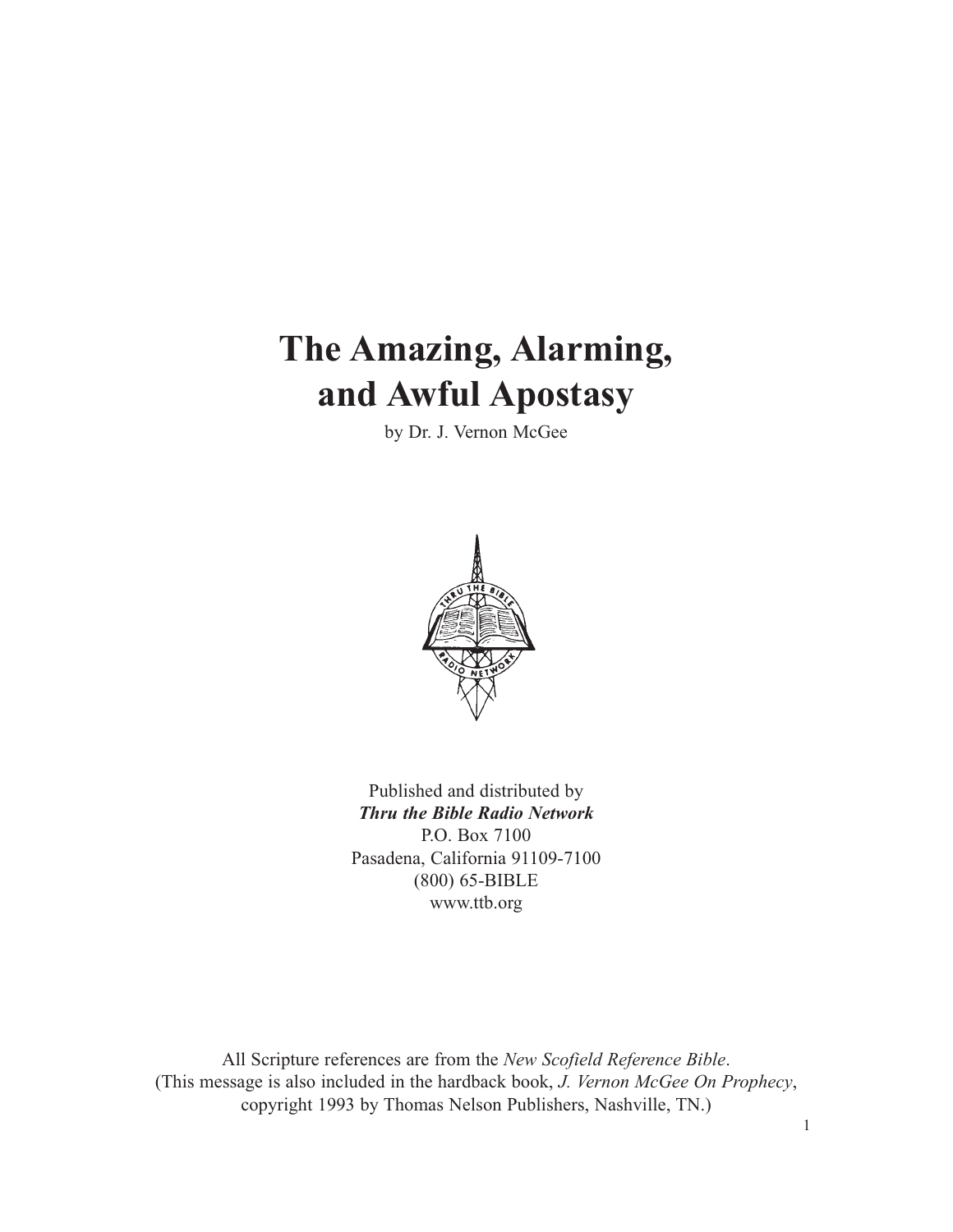*Jude, the servant of Jesus Christ, and brother of James, to them that are sanctified by God, the Father, and preserved in Jesus Christ, and called: mercy unto you, and peace, and love be multiplied. Beloved, when I gave all diligence to write unto you of the common salvation, it was needful for me to write unto you, and exhort you that ye should earnestly contend for the faith which was once delivered unto the saints. For there are certain men crept in unawares, who were before of old ordained* [written of beforehand] *to this condemnation, ungodly men, turning the grace of our God into lasciviousness, and denying the only Lord God, and our Lord Jesus Christ.* (Jude 1-4)

We are seeing in our day an amazing, an alarming, and an awful apostasy of the church. There has always been a question among students of prophecy about just how far the organized church would go into the apostasy before the Rapture occurs. That is, at what particular point in the apostasy would the true church, made up of those who were believers in the Lord Jesus Christ, be taken out of the world?

Now some of us did not believe that we would see the organized churches plunge this far into a departure from the faith before the true church — that is, the body of believers who actually trust in Christ as Savior, recognizing they are sinners and their only hope is in Him would be taken out of the world. When Dr. William Culbertson was here in Los Angeles speaking at the Prophetic Conference, he said to some of us privately, "The things I am seeing today I thought would not take place until the Tribulation!" And I'm sure that this is the viewpoint of many students of prophecy today.

In this sense, therefore, it's an amazing apostasy that has come upon us. Suddenly the church has departed from the faith, and many of us thought that by the time this happened the true church would be gone.

In view of some of the activities of the contemporary church it's an alarming apostasy. Because of the present conditions in the church (and in this message I will merely touch the fringe of them), it is an awful apostasy. For this reason I think we can accurately say that we are right now in an amazing and alarming and awful apostasy in the church.

Now when I say apostasy, I mean it in the Bible sense, a departure from the faith. The word in the original Greek is *aphistemi. Histemi* means "to stand" and *apo* means "away from." Let me illustrate it this way: It's my custom to stand at the pulpit to preach, but if I stood over by the piano, it would be *aphistemi*, standing away from the pulpit. And today there is an *aphistemi* in the church, which means that men who at one time professed to believe the great basic truths of the Christian faith have now denied those things. They have departed from them.

For that reason it might be well to take a second look at what the Scripture states about the apostasy in relationship to the Rapture of the true believers. In light of where we are at the present time we need to see what the Word of God actually says in this connection.

The question arises: Will these organized churches go into total apostasy? Will there be a total eclipse of the faith? The Lord Jesus made a statement in Luke 18:8 that has been difficult for many to accept, and I must confess that it was very difficult for me to accept years ago. He asked: "...When the Son of man cometh, shall he find faith on the earth?" That is, will He find the body of truth that He left here some *two thousand* years ago? Will He find *the* faith upon the earth? This question is so couched in the Greek (we can't do this in English) that it demands a negative answer. So the answer to it is no, He will not find *the* faith upon the earth when He

2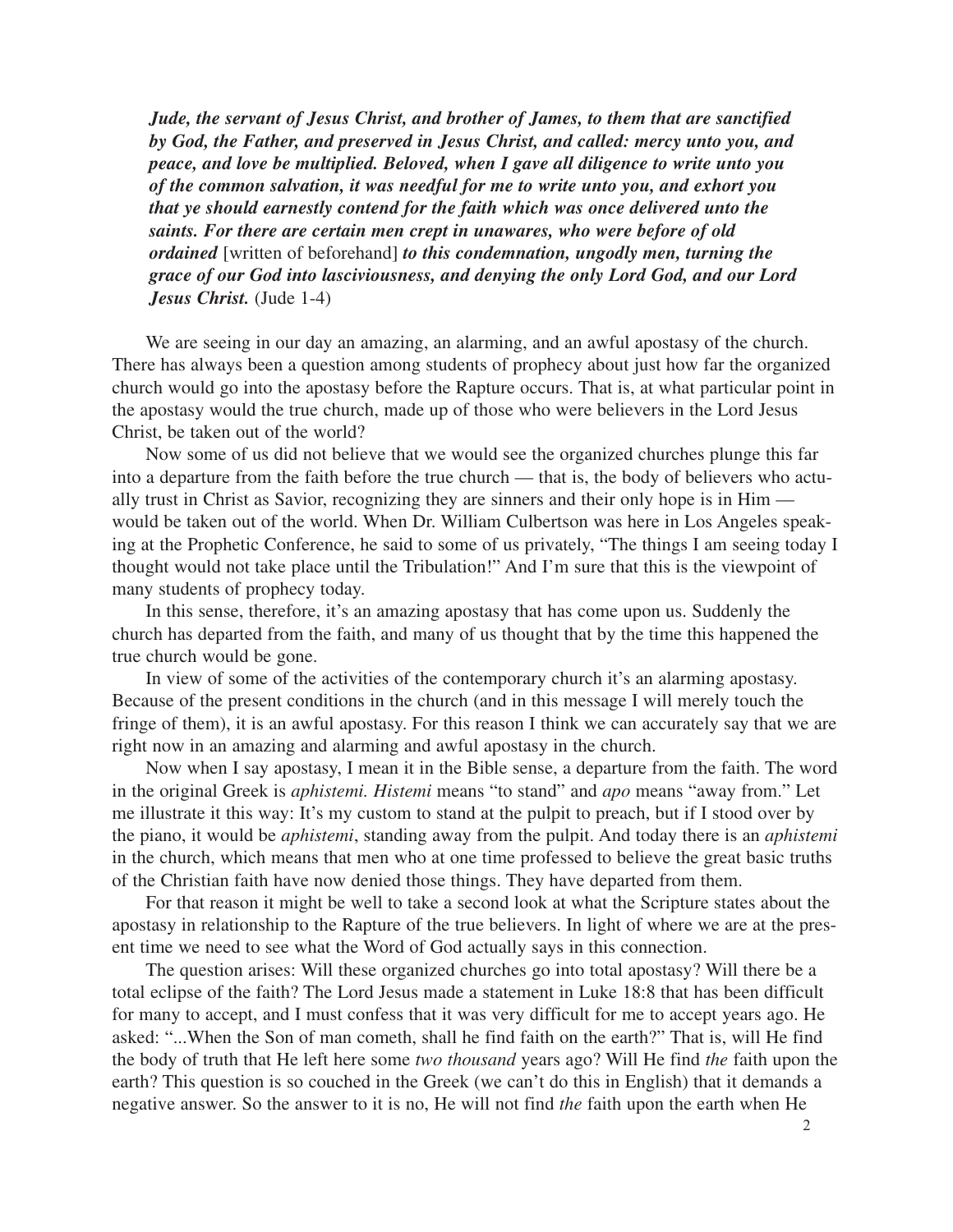returns. And so we draw from this that there will be a total apostasy of the organized church. We have this confirmed, I think, in the seven churches of Asia Minor (see Revelation 2 and 3). You find that the church in Ephesus represents the apostolic church, the church at its best. And it's true that after the apostolic era the church grew numerically, and it spread over the earth. But never has the church been as strong spiritually as it was back then. Today it's like that little mustard seed that got hold of the Vigoro — my, it just blossomed up and outdid itself. That little mustard seed should have been a plant, but it became a tree. And that is exactly what has happened to the church, which has gone in for numbers and buildings and programs and those things that you see from the outside. But I think it can be said of the church today what the Lord Jesus said of the Pharisees: "Outside you're a beautiful sepulchre, all white marble. But inside — dead men's bones" (see Matthew 23:27). That's an awful, frightful picture He gave of religion in His day, and He said that those conditions would prevail at the end of the age.

Now the church of Laodicea is the seventh and the last of the churches mentioned in Revelation. It represents that last period, the last death struggle of the church. The question is asked again: Why is not the Rapture mentioned at the end of the Laodicean period? And I must confess that I've had the post-tribulationists and the amillennialists taunt me with that question. It has been difficult to answer them. What exactly do we mean by insisting upon a Rapture at the end of the Laodicean period? The fact of the matter is, it doesn't take place, apparently, at the end of the Laodicean period. John was caught up to heaven at the beginning of chapter 4, and chapter 3 ended the Laodicean period. We always think of John as being representative of the church. But when he gets caught up to heaven he finds the twenty-four elders, who actually represent the church, and it's already there! So at some time during the Laodicean period the true church leaves the earth, and the organized church goes right on into the Great Tribulation as an organization that supposedly represents God—yet it denies Christ. We are moving very close to that today, by the way.

To the church of Laodicea the Lord Jesus Christ gives a word of warning, and He gives a word of wooing. He says in Revelation 3:17, "Because thou sayest, I am rich, and increased with goods, and have need of nothing...." In other words, "You say you're rich—you have many buildings, you have a tremendous program, but you 'knowest not that thou art wretched, and miserable, and poor, and blind, and naked' (Revelation 3:17)." Did you know that the church in this country—and that includes the Roman Catholic and all the others—as far as the buildings and physical wealth are concerned, is the wealthiest organization in America? The church today, if it would pool all of its assets, could buy Standard Oil Company and the Rockefeller holdings to boot. It is wealthy, but powerless in this hour in which we live.

Back in the early days of the church, the pope was counting his money when one of the real saints of that period walked in on him. When he saw that he had intruded he turned to leave, but the pope said to him: "No longer can the church say, 'Silver and gold have I none.'" And this saint as he was walking out said, "That's true, sir, but no longer can the church say to the impotent man, 'Rise and walk.'"

You and I are in the presence of a mad world, and the church at this hour seems to have no spiritual message for the mad world that we live in. Therefore we find that at the end of the Laodicean period Christ is absolutely outside of the organized church. When He says in Revelation 3:20, "Behold, I stand at the door, and knock," it's an invitation coming from the outside, a personal invitation, the same kind of invitation He gave when He was rejected by His own people as the King. It was right after He pronounced His judgment upon Chorazin and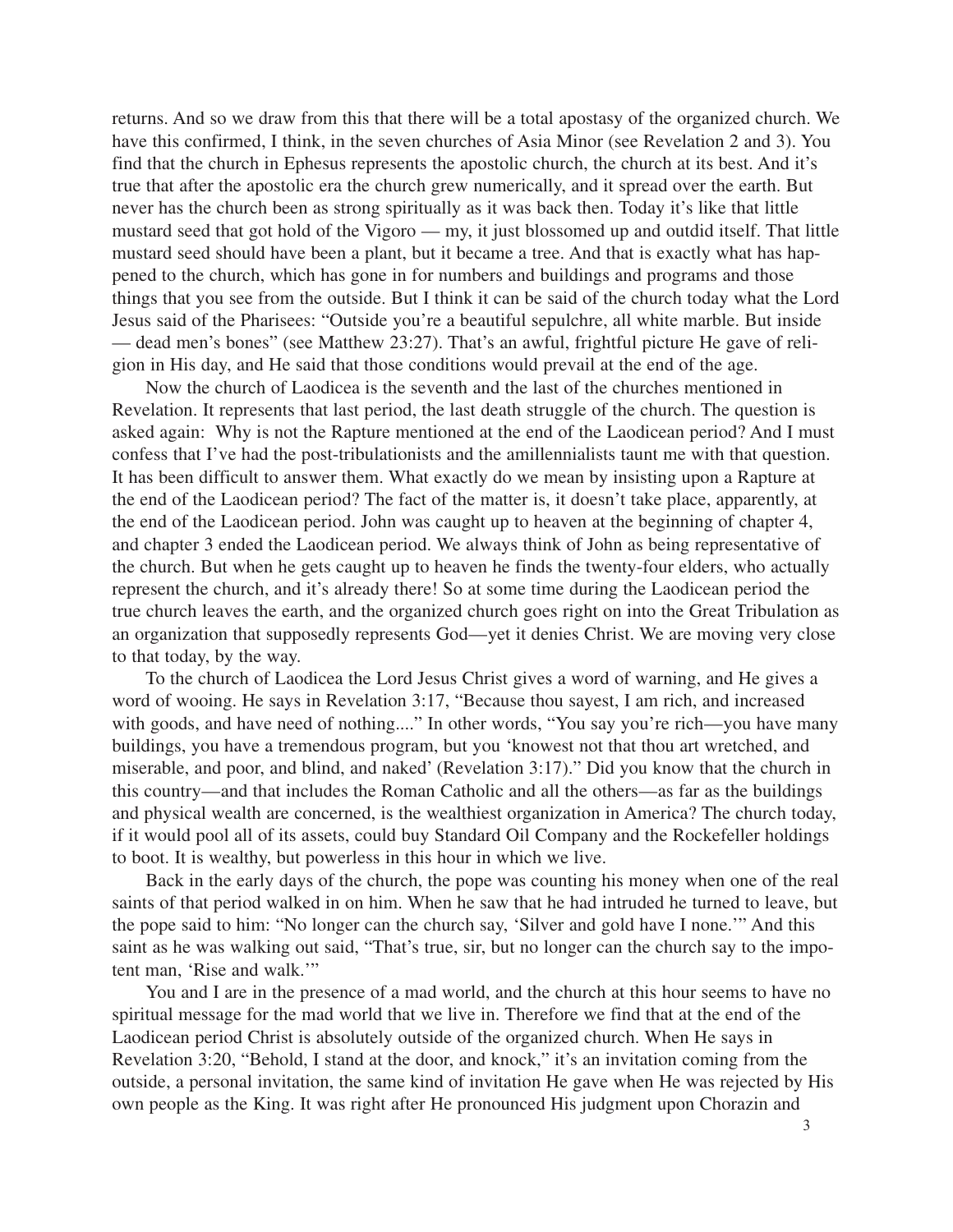Bethsaida and Capernaum that He said, "Come unto me, all ye that labor and are heavy laden, and I will give you rest" (Matthew 11:28). And here in Revelation He gives a personal invitation, "Behold, I stand at the door, and knock; if any man hear my voice, and open the door, I will come in to him, and will sup with him, and he with me" (Revelation 3:20). This, my friend, is His response to the total apostasy of the organized church.

Now how did this apostasy come about? What has happened that has brought the organized church into what is not yet a total apostasy, but is moving in that direction fast? Well, the Epistle of Jude is the epistle on the apostasy. It has also been called the introduction to Revelation, and it certainly is that.

# *Beloved, when I gave all diligence to write unto you of the common salvation, it was needful for me to write unto you, and exhort you that ye should earnestly contend for the faith which was once delivered unto the saints.* (Jude 3)

There is a tradition that Jude actually started to write on some other great theme. For instance, he might have been planning to write on salvation as Paul did in Romans, or he might have written on the church as the body of Christ as Paul did in Ephesians. Or he might have written on this matter of fellowship, as John did in his first epistle. But whatever the subject was that he intended to write on, the Spirit of God had him push that aside. Knowing that the faith was going to be in jeopardy, He wanted him to write on that theme.

# *For there are certain men crept in unawares, who were before of old ordained to this condemnation, ungodly men, turning the grace of our God into lasciviousness, and denying the only Lord God, and our Lord Jesus Christ.* (Jude 4)

Now I would like to bring to your attention a translation of the Bible that is practically unknown, because it was done by an Englishman who made his own translation. But he has what is probably the best translation of verse 4:

For certain men have wormed their way into the church. Long before this they were designated for judgment, impious they are who twist the grace of God into a justification of blatant immorality and who deny our only Master and Lord Jesus Christ.

According to this verse, the ungodly men who would come into the church would do two things: They would bring about in the church a departure, an apostasy, in two directions — blatant immorality and a denial of Christ.

First, there will be blatant immorality, and they will espouse it and support it. They will be licentious, loose, dissolute. And may I say to you that earlier in my life this passage of Scripture seemed so far removed from the church as I knew it that — I'll be very honest with you — what James wrote here made no impression on me at all. My response then was: "You mean that people who would come into the church would actually espouse immorality? It can't be! The church stands as a bulwark against that sort of thing."

The second departure of these ungodly men is to deny our only Master and Lord, Jesus Christ. This denial of Him and the teaching of immorality are the two departures the church will take.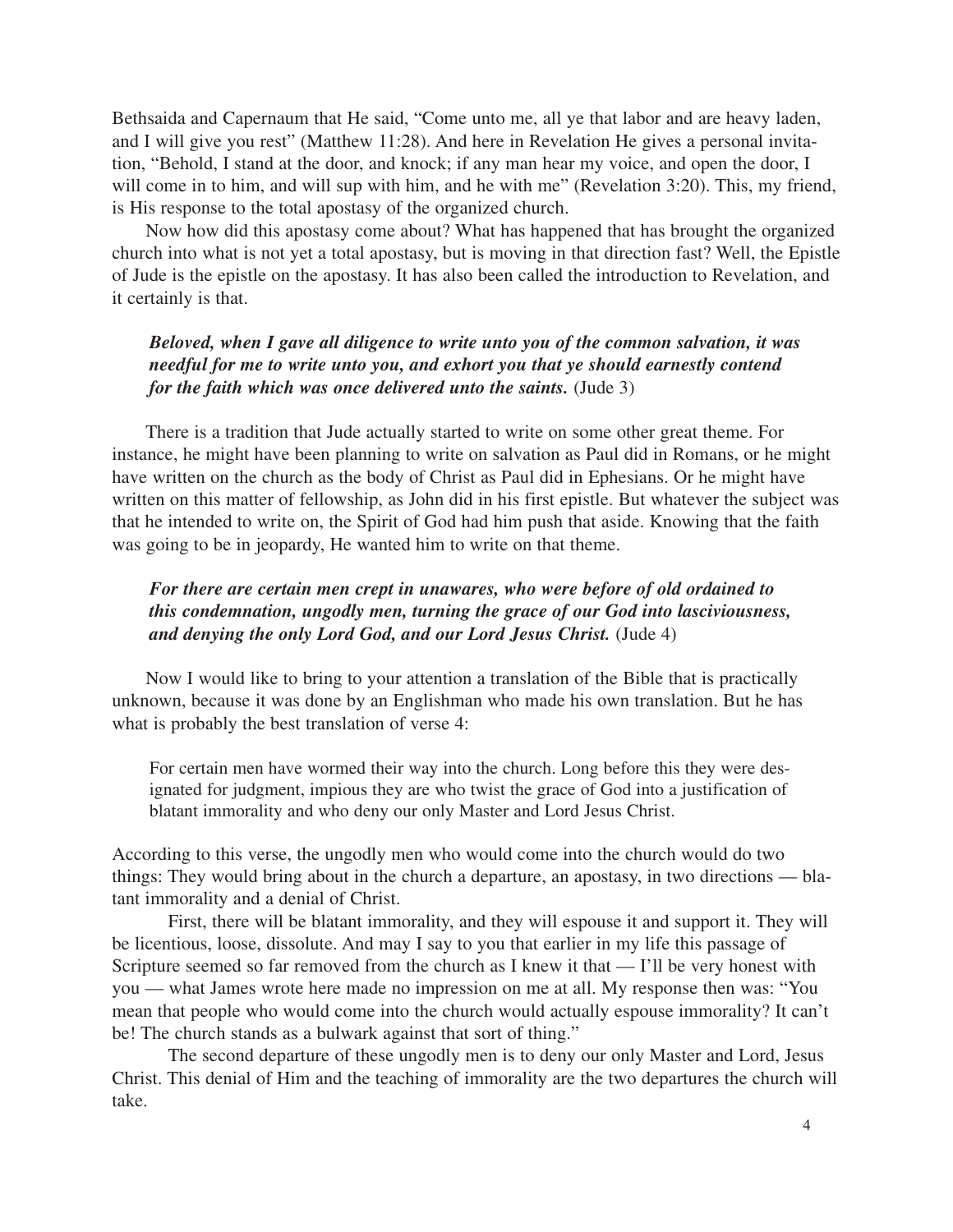Now not only Jude speaks of this, but Paul wrote to Timothy,

*For the time will come when they will not endure sound doctrine but...they shall turn away their ears from the truth, and shall be turned unto fables.* (2 Timothy 4:3, 4)

And Peter wrote,

*…Even denying the Lord that bought them, and bring upon themselves swift destruction. And many shall follow their pernicious ways, by reason of whom the way of truth shall be evil spoken of.* (2 Peter 2:1, 2)

### **Blatant Immorality**

Now I'm going to confine myself to a very limited number but very specific incidents that illustrate the first of these two departures from the faith. The first example that I want to give is of a church here in Southern California many years ago. I have the bulletin of this church, and the heading of this item is: "Is Your Mind All Made Up?", which we might translate into: "Are You One of These Narrow-minded, Bigoted Fundamentalists?" That's the sense of it, you understand. But you can be sure that the assistant pastor who wrote it is broad-minded!

As I write this article, I'm preparing to leave for a four-day national planning conference for homophiles (homosexuals) in San Francisco. This will be the second such meeting for this particular group, and the discussion will include such items as *Who Can Represent the Homosexuals in this Country? What Should Be the Attitude of Homosexuals Toward Heterosexuals?* and *What Can Be Done to Ease the Persecution of the Homosexual?* I will be attending the conference in my capacity as chairman of the Southern California Council of Religion and the Homophile, which is composed of ministers and homosexuals who meet in order to establish communication between the church and homosexuals. Now I realize that some persons are extremely offended at the thought of ministers even talking to homosexuals and the purpose of my writing this article is to state that many of the homosexuals I have met are persons with high moral standards. Also, I am quite sure that we have much to learn about homosexuality. We do not have an adequate definition of who the homosexual is, and we certainly have much to learn about why some persons are homosexual. If you have your mind all made up on this subject, relax a little, discuss your position with somebody with a different point of view and maybe you'll change.

Well, before I was saved I discussed things like this quite thoroughly in places where I would not want to go today. And I wonder where some of these pastors have been all their lives. This was in a church bulletin! Are you worried about what homosexuals think about heterosexuals? Apparently some people are. Now what kind of communication does this planning conference want to establish with homosexuals? Are they going to give the gospel to them? That's not in the cards at all, I can assure you. Notice that there is no reference to the fact that God condemns homosexuality in no uncertain terms. And as for the statement he makes about some homosexuals having high moral standards, this is the "playboy magazine" approach to morality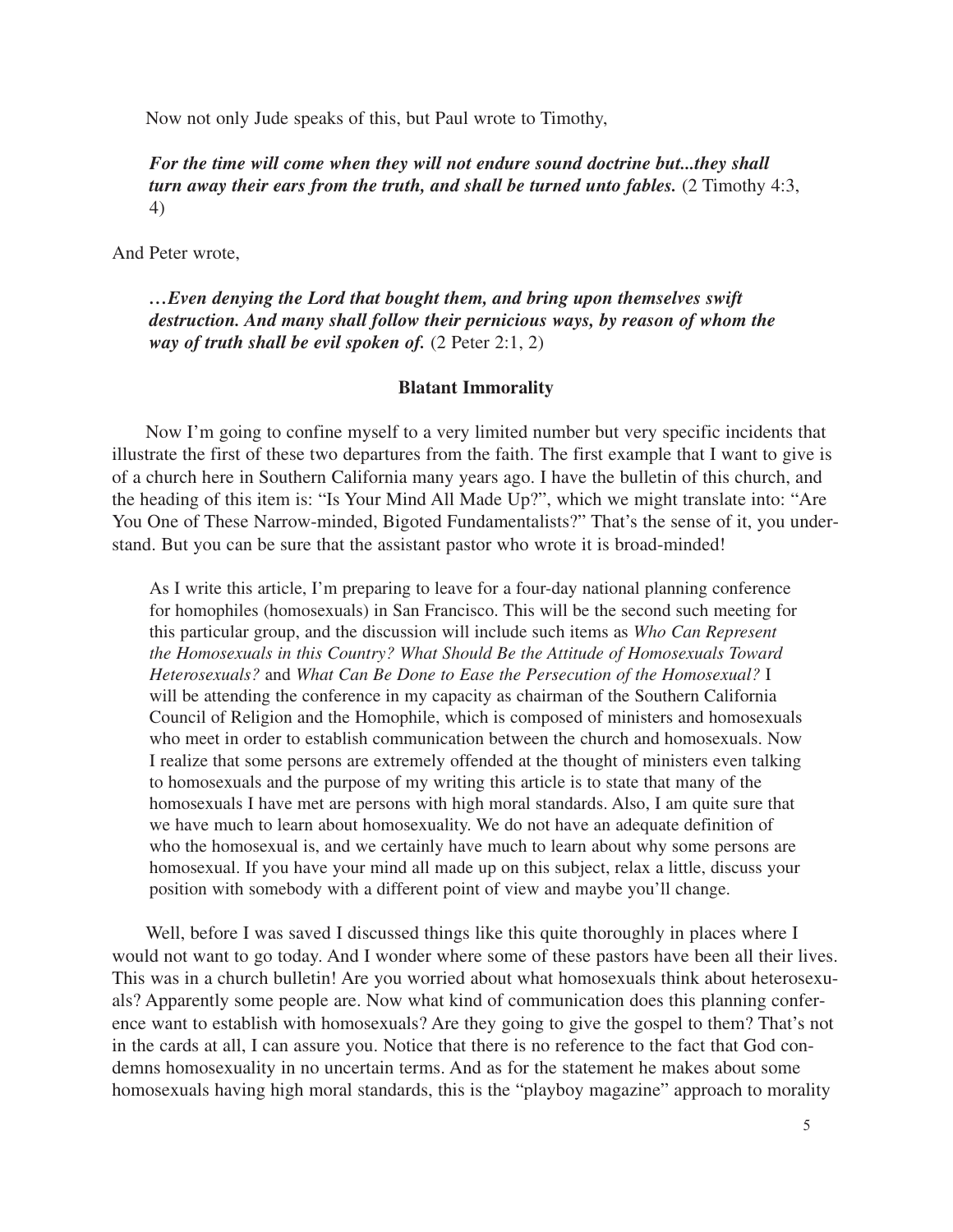we are seeing in our day, where sin is being made to appear sophisticated. And boy, are you a square if you can't go along with it! Some preachers feel like they have to go along with it. But I'm not going along with this crowd, I can assure you of that. Oh, my friend, God loves the homosexual as much as He loves anyone else, and He gave His Son to pay the penalty for his sin. Who is going to tell him this good news if the church doesn't tell him?

But who would ever have dreamed that this once-great church would ever get so far away from their original purpose. I never dreamed I would live to see the day.

Now the other example I want to give comes from Portland, Oregon. While I was up there some time ago their newspaper, *The Oregonian*, came out with an article about a woman police captain who worked with runaways. In this interview she said that the greatest opposition she had was coming from the church. The church has established there, as some have here, a place for these young people to meet. This police captain, testifying on proposed amendments to the 11:00 P.M. curfew law for city parks, cited the case of a 15-year-old girl from another state who was hidden from the police by church workers. She said this incident was typical and that the police were foiled in their efforts to find the child. According to this police captain, the girl was sequestered by these churchmen, and when found was high on drugs and had been bused to a center for birth control pills and then spent the night partly unclothed with four older males—in a church center! The ministers of this church were called in by their church federation, and do you want to hear their answer for all this? It was: "There must have been a breakdown of communication somewhere."

My friend, may I say to you, it is happening exactly as the Bible says, that men would come in—slip in, worm their way in—ungodly men who would turn the grace of God into blatant immorality. That is happening. I never dreamed that I would see in my day the church combining what years ago was only found in the corner poolroom, the corner saloon, the gambling den, and the red-light district! They have it all now under one roof, a hangout for hoodlums. And the condition of the church in Los Angeles and certain of its centers is even worse than what I've related to you. In fact, some time ago a wiseacre here in Los Angeles wrote:

The Joneses in our town used to lie, cheat, drink, play cards, gamble and dance. They had no standing with the better people of the community. Then we had visitation evangelism, and they lined up the Joneses in the biggest church in town and they joined. (They weren't converted, but they joined.) Now the Joneses lie, cheat, drink, play cards, gamble and dance, but they're widely respected because they are members of the leading church in town.

What an awful picture this is!

Now there are a multitude of instances like this that I could relate, but these examples are sufficient to show that the apostasy is not new and is being fulfilled exactly as Jude predicted.

#### **Denial of Christ**

Now I would like to pass on to the second part of this prophecy, about those who deny our only Master and Lord Jesus Christ. It is in this direction of doctrine that there has been the most grievous departure from the faith. There has been the repudiation of the whole spectrum of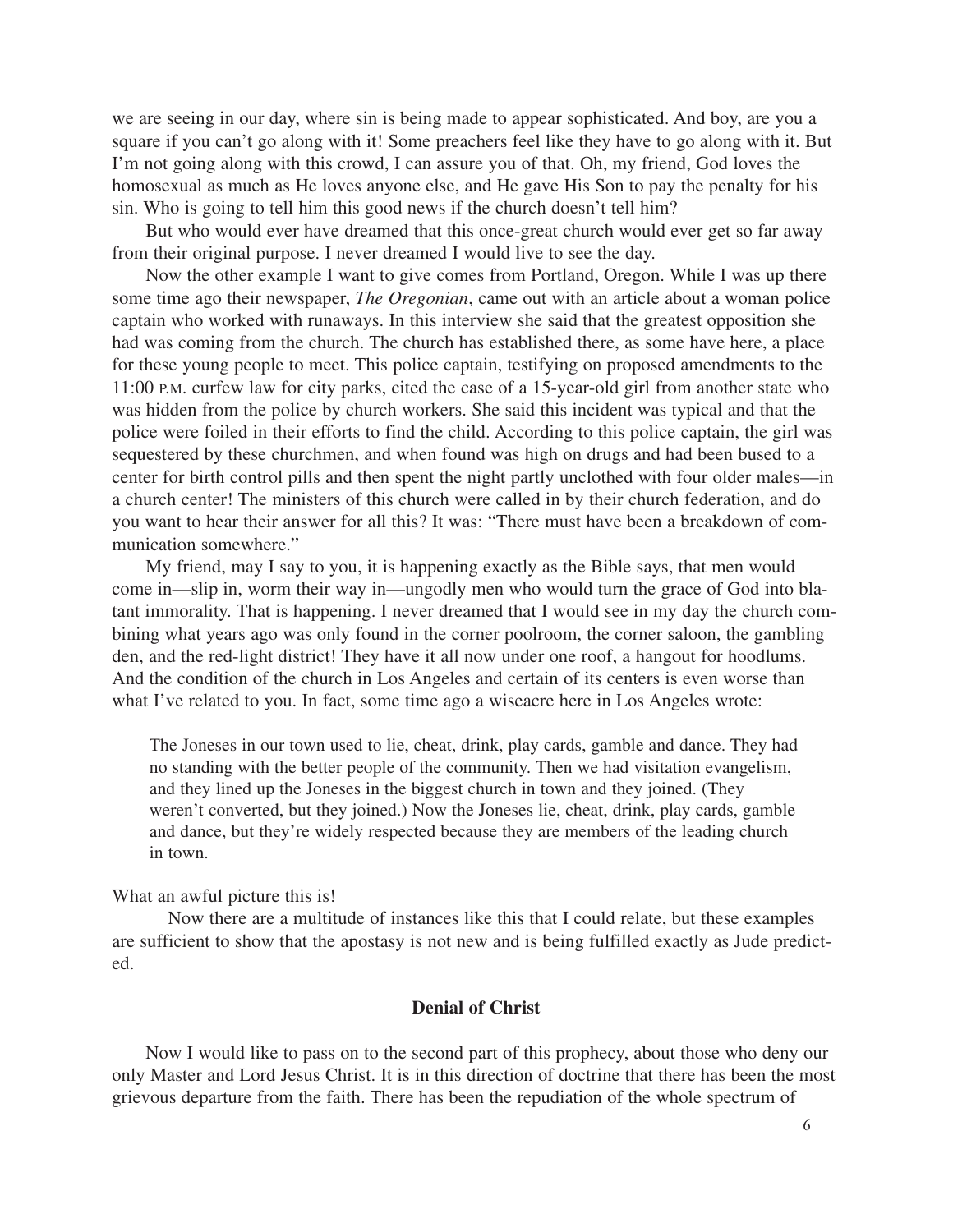Scripture. And I think that I have the evidence to back up this statement. This quotation was written at the turn of the century:

Towards the end of the last century, unconverted and evil men crept in unawares to the professional ministry of the Gospel. They began to criticize instead of expounding the Bible, to deny its blessed truths instead of proclaiming them. Men who were paid to preach the Gospel and, in some cases, had sworn to do so, have been occupied in an ignoble effort to black out its searching light and deny the great fundamentals of Christianity. It is no longer, "thus saith the Lord," but "thus saith the scholars, scientists or critics" who sit in judgment, not only upon the Word of God, but upon God Himself, daring to tell us what is and what is not worthy of God, thus measuring Him by the plummet of their own darkened mind.

As I said, that was written at the turn of the century. And I'd like to begin to bring you down through the years to our day, because actually the liberals recognized what was happening before the fundamentalists woke up to what was happening. I want to give you an excerpt from an editorial that appeared in *The Christian Century* on January 31, 1924.

Two worlds have clashed: the world of tradition and the world of modernism. There is a clash here; it is pronounced and as grim as that between Christianity and Confucianism. Amiable words cannot hide the difference. "Blest Be the Tie That Binds" can be sung in the *Te Deum Sed,* but it cannot bind these two worlds together. The God of the Fundamentalist is one God; the God of the Modernist is another. The Christ of the Fundamentalist is one Christ; the Christ of the Modernist is another. The Bible of the Fundamentalist is one Bible; the Bible of the Modernist is another. The church, the kingdom, the salvation, the consummation of all things—these are one thing to the Fundamentalist and another thing to the Modernist. Which God is the Christian God? Which Christ is the Christian Christ? Which Bible, which church, which kingdom, which salvation, which consummation are Christian? The future alone will tell. But the issue is clear and the inherent, incompatibility of these two worlds has passed the state of mutual toleration.

A *liberal* magazine came out with that! And yet when some of us came out of the liberal machine, we were criticized as being fighters and come-outers. May I say to you, the liberals were the first ones to recognize that we live in two different worlds today, and I'm glad that they stated the case so clearly.

One of the leading liberals of the past was Dr. Harry Emerson Fosdick. Some may still remember hearing him speak on the radio. Dr. Fosdick wrote a book titled *The Peril of Worshiping Jesus,* and in it he made what was then a startling statement (it is not so startling today): "The world has tried in two ways to get rid of Jesus, first by crucifying Him and second, by worshiping Him." Evidently Dr. Fosdick rejects the clear teaching of Scripture such as Hebrews 1:6 and Revelation 13:8.

And way back in the 1930s a survey of Christian ministers revealed that 48 percent of those in the ministry at that time denied the grand particulars of the Christian faith.

Then in 1963, *The Christian Century* contained this statement: "Nothing is so pathetic in modern Protestantism as its confusion over its own faith." It is interesting to see that they are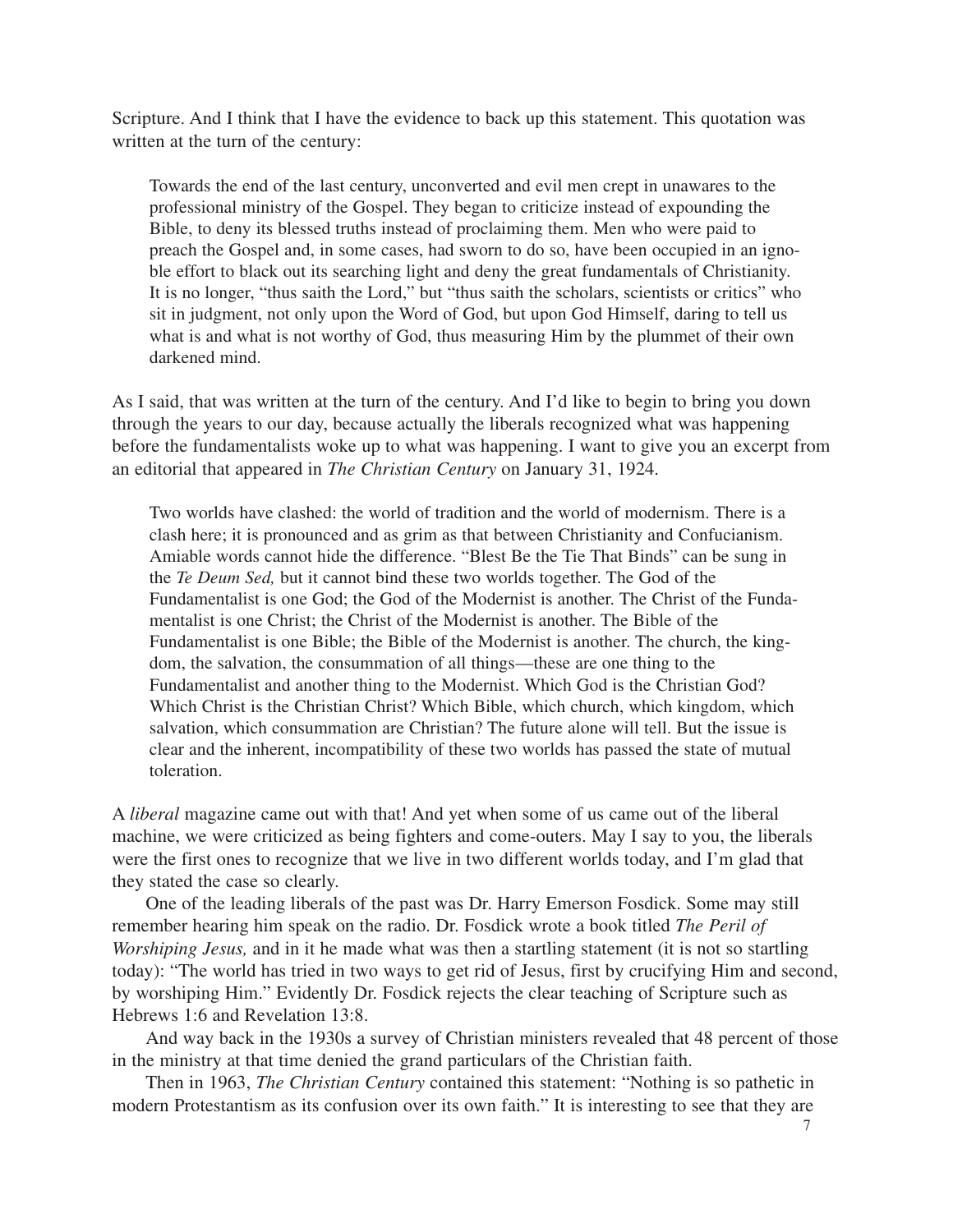the ones who said that time would tell which was the real God. They have been following the liberal, and now they have to say that Protestantism is pathetic. And this is one time that I have to agree with *The Christian Century* thoroughly. These conditions within the church which Jude warned about have been building for a long time—"ungodly men turning the grace of our God into lasciviousness, and denying...our Lord Jesus Christ."

## **Apostasy — the Word of God**

If we want to see how far the church has moved away from the faith, we need to examine how it treats the Word of God. Even the liberals recognize this—the real test lies in your attitude toward the Bible and your viewpoint of it.

I understand that many of the pulpits in Germany are inscribed with this motto: "God's Word Stands Forever." I can't quote the actual German, but that's the English interpretation. In the back of my pulpit there is written, "Sir, we would see Jesus," but in Germany they have, "God's Word Stands Forever." That's a tremendous statement! And it was a German, Emil Brunner, who said this: "The fate of the Bible is the fate of Christianity."

But another German, Professor Otto Michael of Tübingen, said, "The Bible remains the theme of preaching for modern theology, *but it's no longer the authority for life and thought.* Among the people, generally, its content is rather well-known, *but it is not honored as the divine rule of faith and practice."* That's an important distinction, and it's true in our evangelical circles, as we will see later on. Professor Michael goes on to say, "So Germany, today, lacks a chart for life. It unites other nations, but cannot supply spiritual direction for itself or for them as long as the Bible is unrecognized as the dress for the body of the Word of God." Although he was speaking in regard to Germany in his day, you could say the same thing about the United States today.

In our last political conventions, did the Republicans mention the Word of God? Did the Democrats mention it? God have mercy on the United States! These Germans have been through a great deal. The Bible provides the direction for Christianity, and the nation of Germany lost its direction when it got away from the Word of God. Maybe that's the reason the United States can't lead in the world today. We have departed entirely from the Word of God, and we are looking to men and their programs to solve the problems. The church stands pitiful in this hour.

The notion that much of the Bible is myth has long been held by some Protestant theologians, but they have talked about it publicly only in the last few decades. When I was in the Presbyterian Church there were men all around me who would get up and take an oath that they believed the tenets of the *Westminster Confession of Faith* but didn't believe it at all. Yet they would take this oath!

A while back I got an insight into what is happening from what a newspaper reporter wrote, although I doubt if he himself recognized what all it meant. Down in Texas there was a meeting of the American Unitarian Association in the Universalist Church of America. An appointed committee gave their report on the goal of the church: "To cherish and spread the universal truths taught by Jesus and the other teachers of humanity in every age and tradition, and express pathetically, in the Judeo-Christian tradition, as love to God and love to man." Now the delegates of this Unitarian-Universalist convention would not accept this report *because they said it sounded too specifically Christian!* They voted it down. They amended it to read: "To cherish,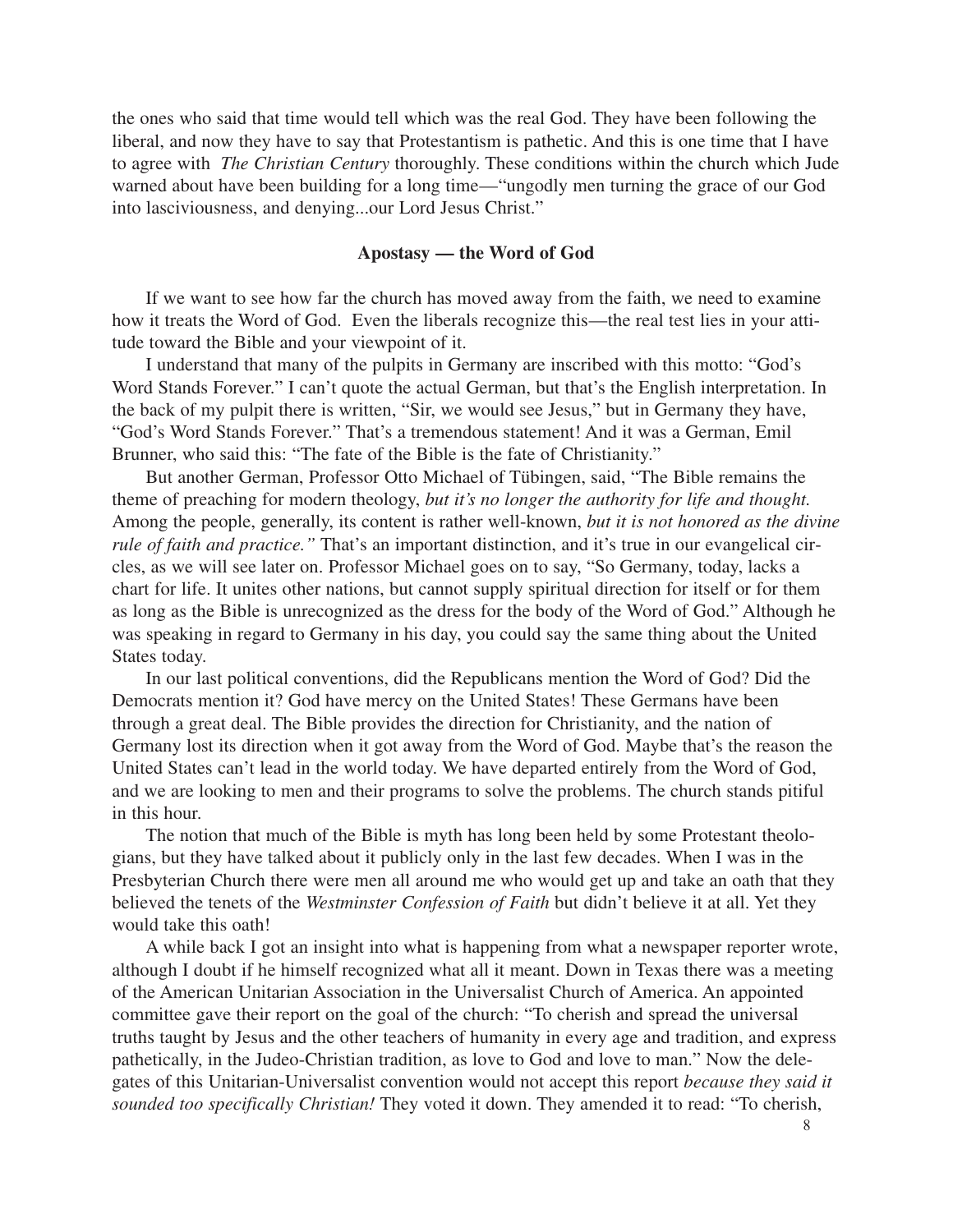to spread the universal truths taught by the great prophets and teachers of humanity in every age and tradition immemorially, summarized in their essence as love to God and love to man." So the Austin newspaper came out with the headline, "Jesus Ousted By Churches In Merger." They had put Him out. Note that the first statement read "as taught by Jesus and the other teachers." That was bad enough, but it was too good for that crowd, and they said, "Out Jesus goes. We don't even want it to *sound* Christian."

Is Christ outside the church today? If He's going to give an invitation to many people today, He's going to have to knock on the door from the outside because He has already been put out. That is the picture we have of Christ and the organized church today.

I was raised in the Presbyterian Church, and I owe them a great deal. They educated me: I'm a graduate of a Presbyterian prep school, a Presbyterian college, and a Presbyterian seminary. And there are very few Presbyterian ministers today who have that background, I can assure you. But I got out. The Presbyterian Church has adopted a new confession of faith that denies the Trinity and the Person of Christ! I don't know how any real believer can live with it. The new confession denies the great basic truths of the Christian faith.

Dr. John Gersener, a professor at Pittsburgh Theological Seminary, once said, "Possibly the greatest loss for Christianity is in the realm of strict doctrine and consistent discipline. The resultant, 'easy-believe-ism' leads to inert nominalism, which is more of a disaster to true Christianity than communism, Romanism, secularism, and sectarianism combined." The apostasy in our churches is worse than any of these other things that men are attacking today. And I could give you multiplied quotations like these, ad infinitum and ad nauseam.

I would like for you to look with me into another area in which the church has moved, in which it has no business going. And that is in this area of trying to tell the Pentagon in Washington about how to conduct a war.

This letter came to me back in May 1936. That's a long time ago. A great many people think that this business of the church getting involved in war politics is new. But this kind of thing has been going on for many years, as this letter proves. It came from a group called the Emergency Peace Campaign of the National Peace Conference. I'll not list the names connected with it— they are some of the old liberals, old men now or dead. This is what they wrote: "If we did not think the religious forces of the world could stop war, create the attitude essential to build peace, we would do something other than ask you to join us in this great mission for peace." Now when World War II came along, none of those men dared stand out when we were at war, they all went undercover. But the minute the war was over, they came out in the same way that after a rain certain creatures come out from under the rocks. They began to spring up everywhere in this country, but they were there all the time and totally disloyal, if you please.

I have a quotation here that identifies "...organizations of so-called anti-war congresses, usually including students and well-meaning liberals, the resolutions of which are written by communists...." This is taken out of a conservative journal that doesn't indulge in wildfire at all.

Considering that this was what some were doing as far back as the '30s, it's not surprising that in the late 1960s there were two thousand clerics involved in protest against the Vietnam War. You see, all of this has been moving in one direction, and it led some who were nationally known writers to come out against it very definitely, such as the following:

Today we wish to submit the companion thought that we find it difficult to understand why clergymen who support such wild talk and wild demands think they are helping their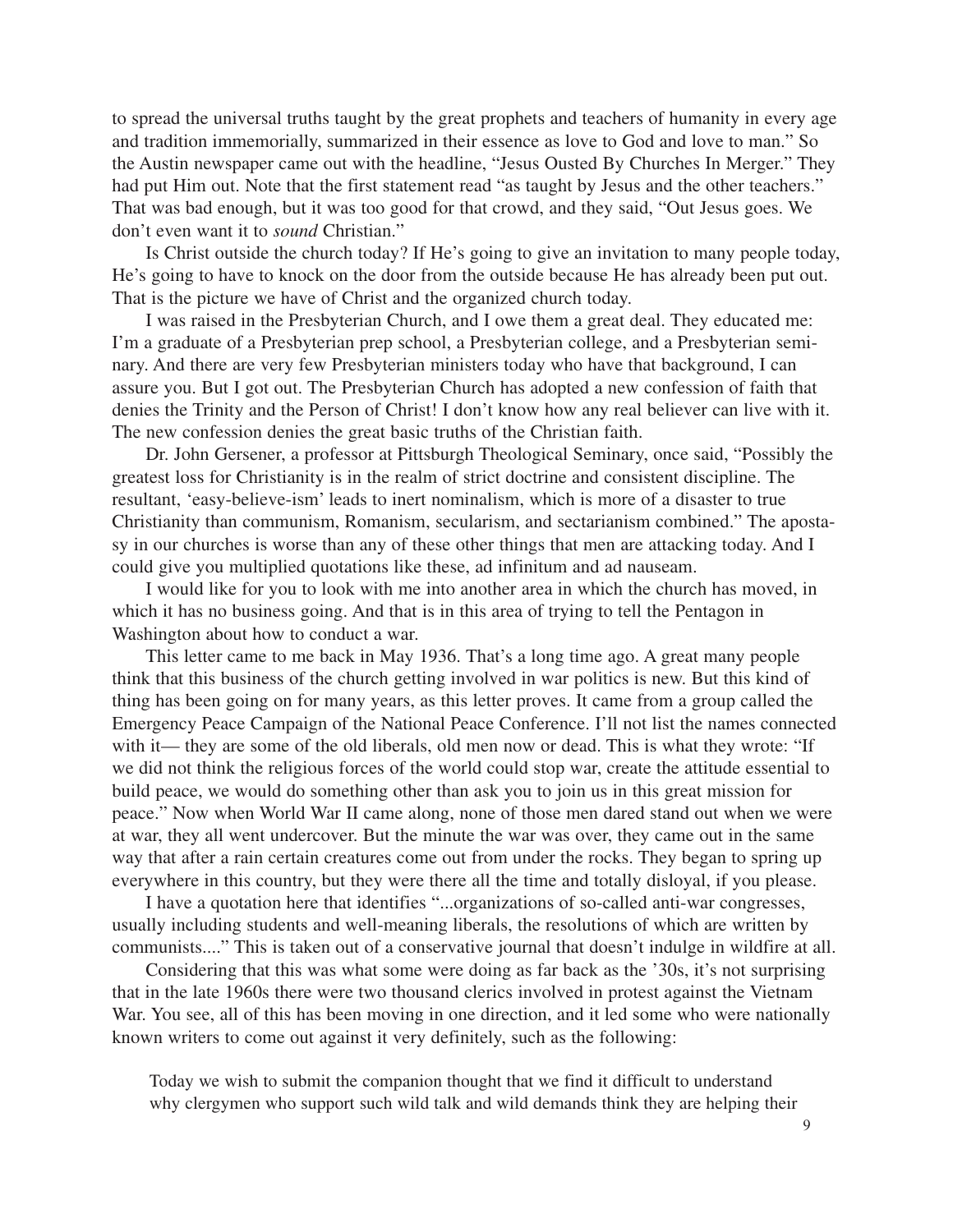churches or contributing to the cause of religion. Among the elements of religion are order, authority, charity and peace, and we find none of these in campaigns of civil insurrection. Of 444 persons arrested in recent street disturbances here, 61 of the adult males, 26%, were clergymen.

This appeared in a national magazine.

That is the condition of the church, my beloved, and back of all of this is the rejection of the Word of God and the great premise of the Word of God. And it has been stated like this:

Where education assumes that the moral nature of man is capable of improvement, traditional Christianity assumes that the moral nature of man is corrupt or absolutely bad. Where it is assumed in education that an outside human agent may be instrumental in the moral improvement of man, in traditional Christianity it is assumed that the agent is God, and even so the moral nature of man is not improved but exchanged for a new one.

So you see that there is a direct clash today between the basic premise of the Word of God and the liberal church. How far is their departure from the faith? May I say that it has gone way out!

A fellow minister sees that I receive a little magazine put out by Orthodox Jews, and I've appreciated it very much because I've been interested in the writers' reactions to the issues of Christianity. A while back they met with some liberals who were supposedly representing Christianity, and a Dr. Littel of the Jewish group wrote, "The agony of the breakdown of Jewish-Christian dialogue seven months ago was compounded for some of us by the theological nakedness of leading Protestant churchmen. They had no theological basis to rest upon or historical theology." These Orthodox Jews were appalled that the liberal had no conception at all of God's purposes with the nation Israel, and as a result they accused them of anti-Semitism. And my friend, that's a new twist—liberalism that has boasted of its tolerance and is now being accused of being anti-Semitic because they are theologically naked!

Now I want to bring this closer to home, and it will probably hurt. We read in Jude that they deny their Master and our Lord Jesus Christ. It's easy for you and me to point the finger at the liberal and say, "He denies the Lord, but those of us who are evangelicals, we are wonderful. We haven't denied Him." I say that the evangelical has largely denied Him. He is our Master and our Lord. If you want to know what I mean by this, I would like you to consider what another man has written, Dr. A.W. Tozer, a great man who has gone on to be with the Lord. Notice what he said:

Let me state the cause of my burden. It is this: *Jesus Christ has today almost no authority at all among the groups that call themselves by His Name.* By these, I mean not the Roman Catholics nor the liberals, nor the various quasi-Christian cults. I do mean Protestant churches generally, and I include those that protest the loudest that they are in spiritual descent from our Lord and His apostles, mainly the evangelicals.

Now this may hurt, but continue reading:

It is a basic doctrine of the New Testament that at His resurrection the man Jesus was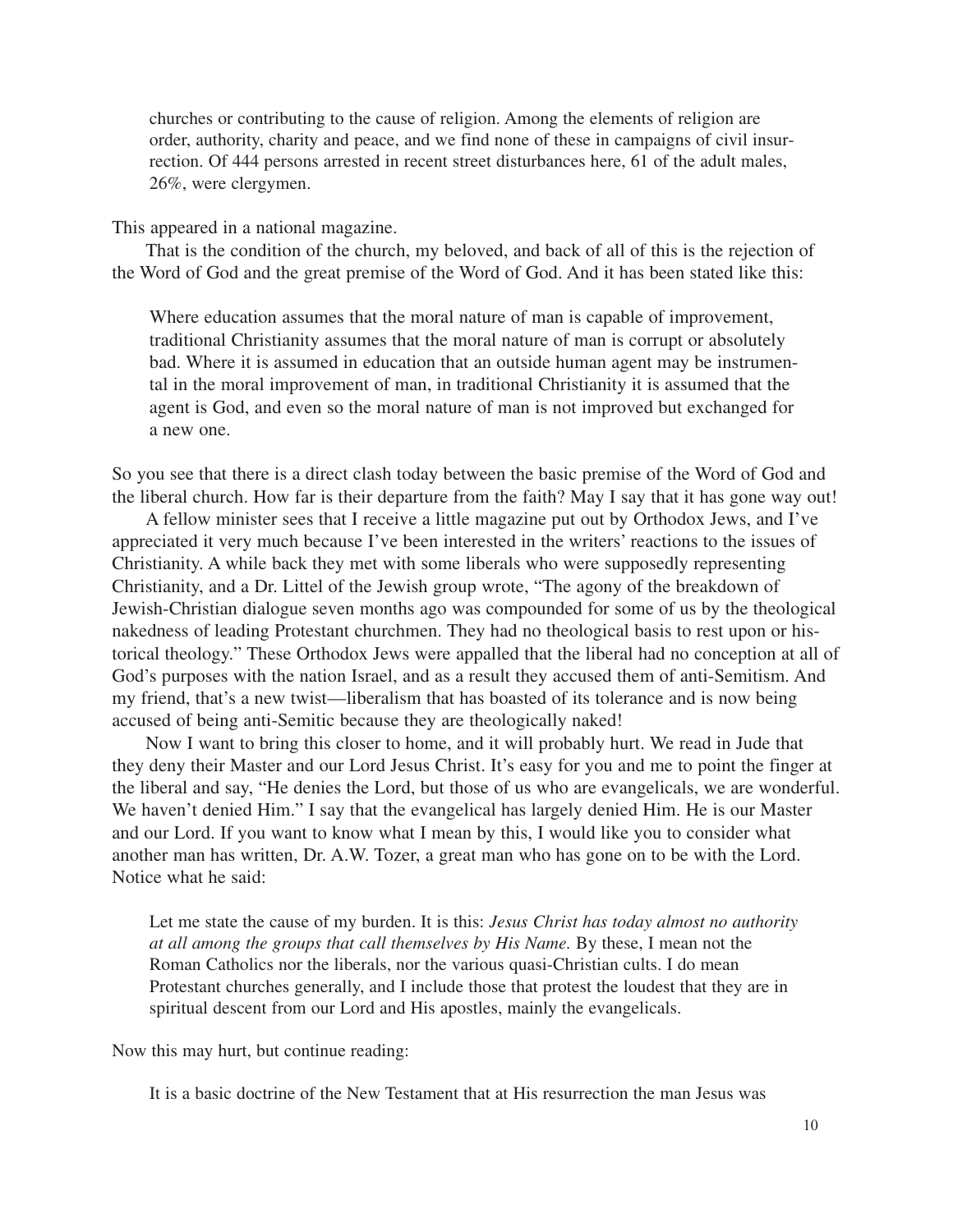declared by God to be both Lord and Christ and that He was invested by the Father with absolute lordship over the church which is His body. All authority is His in heaven and in earth. In His own proper time He will exert it to the full, but during this period in history He allows this authority to be challenged or ignored. And just now it is being challenged by the world and ignored by the church.

The present position of Christ and the gospel churches may be likened to that of a king in a limited constitutional monarchy. The king, sometimes depersonalized by the term "thecrown," is in such a country no more than a traditional rallying point, a pleasant symbol of unity and loyalty, much like a flag or a national anthem. He is lauded, feted, and supported, but his real authority is small. Nominally, he is head over all, but in every crisis someone else makes the decisions. On formal occasions he appears in his royal attire to deliver the tame, colorless speech put into his mouth by the real rulers of the country. The whole thing may be no more than a good-natured make-believe, but it is rooted in antiquity. It is a lot of fun, and no one wants to give it up.

Among the gospel churches, Christ is now in fact little more than a beloved symbol. "All Hail the Power of Jesus' Name" is the church's national anthem and the cross is their official flag, but in the week-by-week services of the church and the day-by-day conduct of her members someone else, not Christ, makes the decisions. Under proper circumstances Christ is allowed to say, "Come unto me, all ye that labor and are heavy laden," or "Let not your heart be troubled," but when the speech is finished, someone else takes over. Those in actual authority decide the moral standards of the church as well as all objectives....

Not only does Christ have little or no authority, His influence also is becoming less and less. I would not say that He has none, only that it is small and diminishing. A fair parallel would be the influence of Abraham Lincoln over the American people. Honest Abe is still the idol of the country. The likeness of his kind, rugged face, so homely that it is beautiful, appears everywhere. It is easy to grow misty-eyed over him. Children are brought up on stories of his love, his honesty and his humility.

But after we have gotten control of our tender emotions, what have we left? No more than a good example which, as it recedes into the past, becomes more and more unreal and exercises less and less real influence. Every scoundrel is ready to wrap Lincoln's long, black coat around him. The cold light of political facts in the United States, the constant appeal to Lincoln by the politicians is a cynical joke.

The Lordship of Jesus is not quite forgotten among Christians, but it has been mostly relegated to the hymnal where all responsibility toward it may be comfortably discharged in a glow of pleasant religious emotion. Or it is taught as a theory in the classroom. It is rarely applied to practical living. The idea that the man Christ Jesus has absolute and final authority over the whole church and over all the members in every detail of their lives is simply not now accepted as truth by the rank and file of evangelical Christians.\*

<sup>\*</sup>From "The Waning Authority of Christ in the Churches" in *God Tells the Man Who Cares* by A. W. Tozer. Copyright 1970, 1992 by Christian Publications. Used by permission.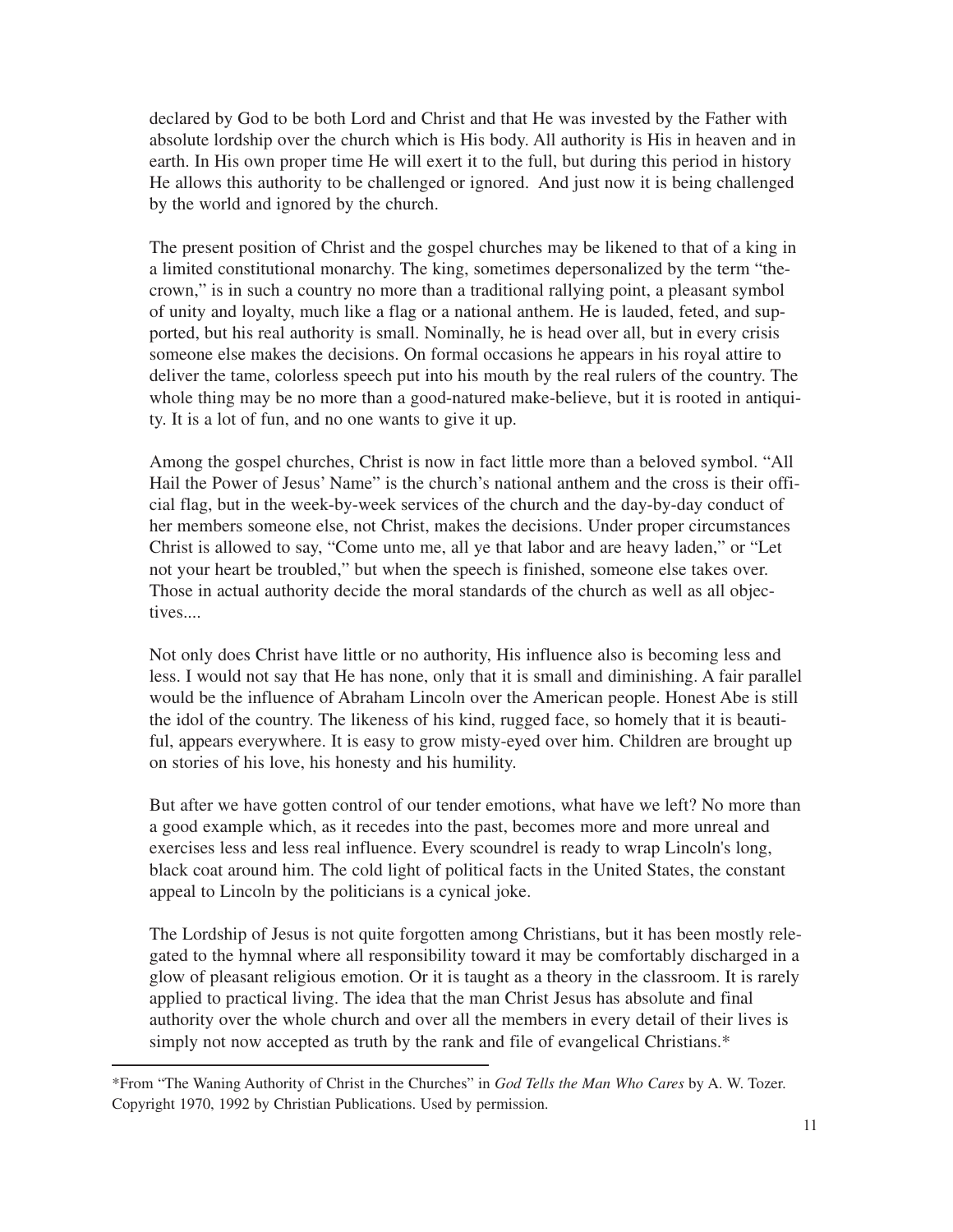Does that hurt? May I say to you, that's the picture today of the church.

Now let's get right down to the nitty-gritty: How does all this work in life? A great many people today, members of the church, say, "Oh, I love Jesus! I dedicated my life to Him." But where are these people on Sunday evenings? Where will they be on the night that their church holds a Bible study? Where will they be when there's something that *can* be done for Christ today? Where are they? Well, they are willing to sing the songs but not much else.

Let me illustrate this with a poem that came out during World War II. At that time there had been absenteeism in the plants that supplied the needed material to these fellows at Bataan. Some of us remember — we would like to forget it, of course. One day at dusk during the tragic, bloody battle at Bataan, a 19-year-old lad from Indiana scribbled in poetic form the burden of his heart. Early the following morning he was killed. The burial detail found his poem:

And if our lines should sag and break Because of things you failed to make, That extra tank, that ship, that plane For which we waited all in vain. Will you then come to take the blame? For we, not you, must pay the cost, Of battles you, not we, have lost.

With this thought in mind, let's make application to absenteeism in our own church. Here is another piece that hurts—not a poem exactly—it's called "The Empty Pew."

I am an empty pew. I vote for the world as against God. I deny the Bible. I mock at the preached Word of God. I rail at Christian fellowship. I laugh at prayer. I break the Fourth Commandment; I am a witness to solemn vows broken. I advise men to eat, drink and be merry, for tomorrow we die. I join my voice with every atheist and rebel against human and divine law. I am an empty pew. I am a grave in the midst of the congregation. Read my epitaph and be wise.

We say we love the Lord, that He is our Master, the Captain of our salvation. But you let a captain in the army call the roll at five in the morning, and they're all present. There is not a one of those fellows who found it easy to get up to be ready for inspection at five in the morning. Don't tell me today that we evangelicals are not denying Him as our Master and our Lord. We are!

We are living in days of apostasy, and we measure ourselves by those around us. We look at Mr. Jones and Mrs. Smith, and we say, "Boy, I'm better than they are!" Maybe you are, but you can't really call Christ your Captain or your Lord. Do you remember He said that there will be